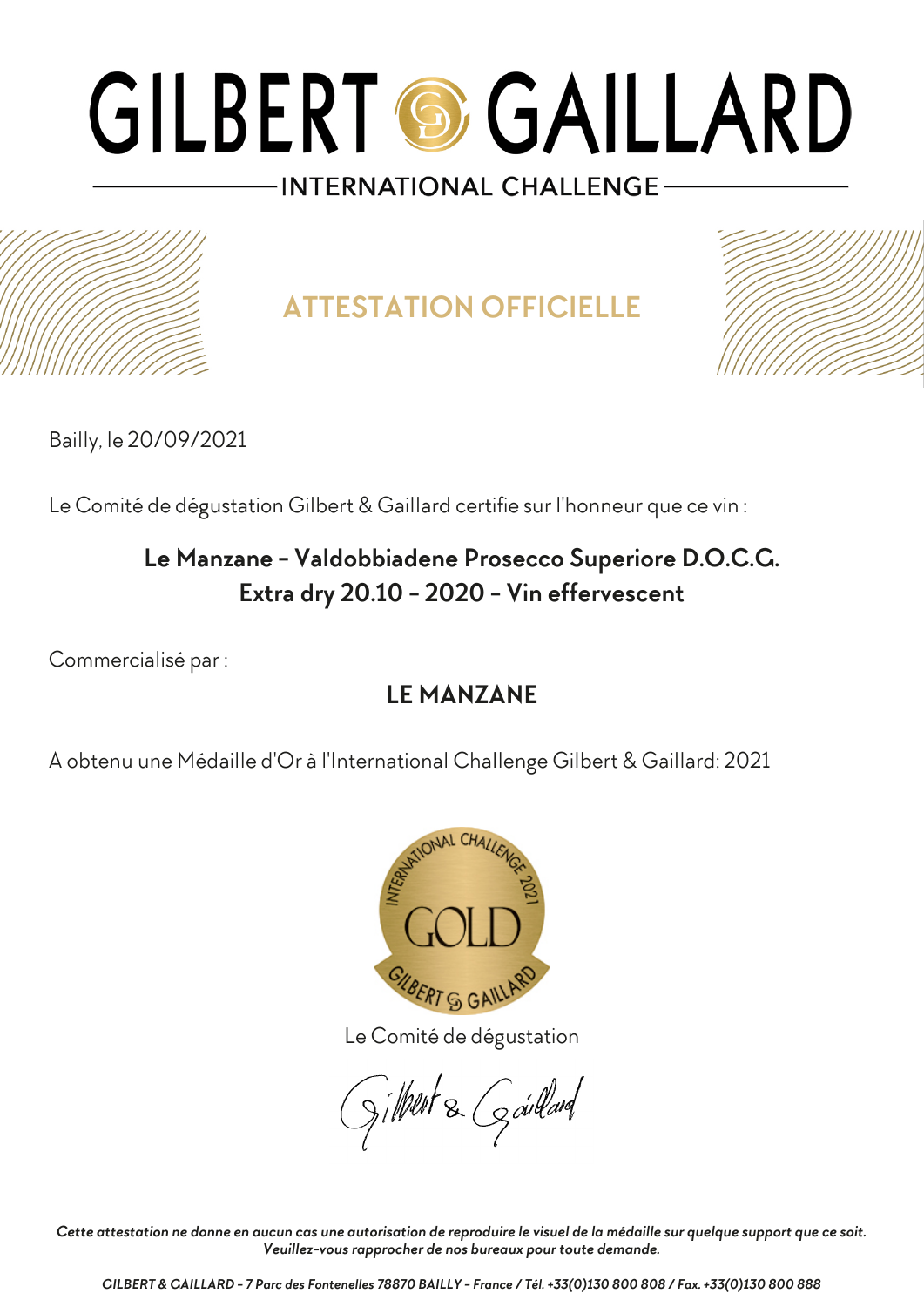

**OFFICIAL CERTIFICATE**



Bailly, 2021-09-20

The Gilbert & Gaillard tasting panel hereby certifies that the following wine :

### **Le Manzane - Valdobbiadene Prosecco Superiore D.O.C.G. Extra dry 20.10 - 2020 - Vin effervescent**

Marketed by :

### **LE MANZANE**

Was awarded a Gold Medal at the Gilbert & Gaillard International Challenge: 2021



The Tasting Panel

gilbert & Gardard

*Under no circumstances does this certificate provide permission to reproduce the medal visual on any media whatsoever. Please contact our offices for any requests.*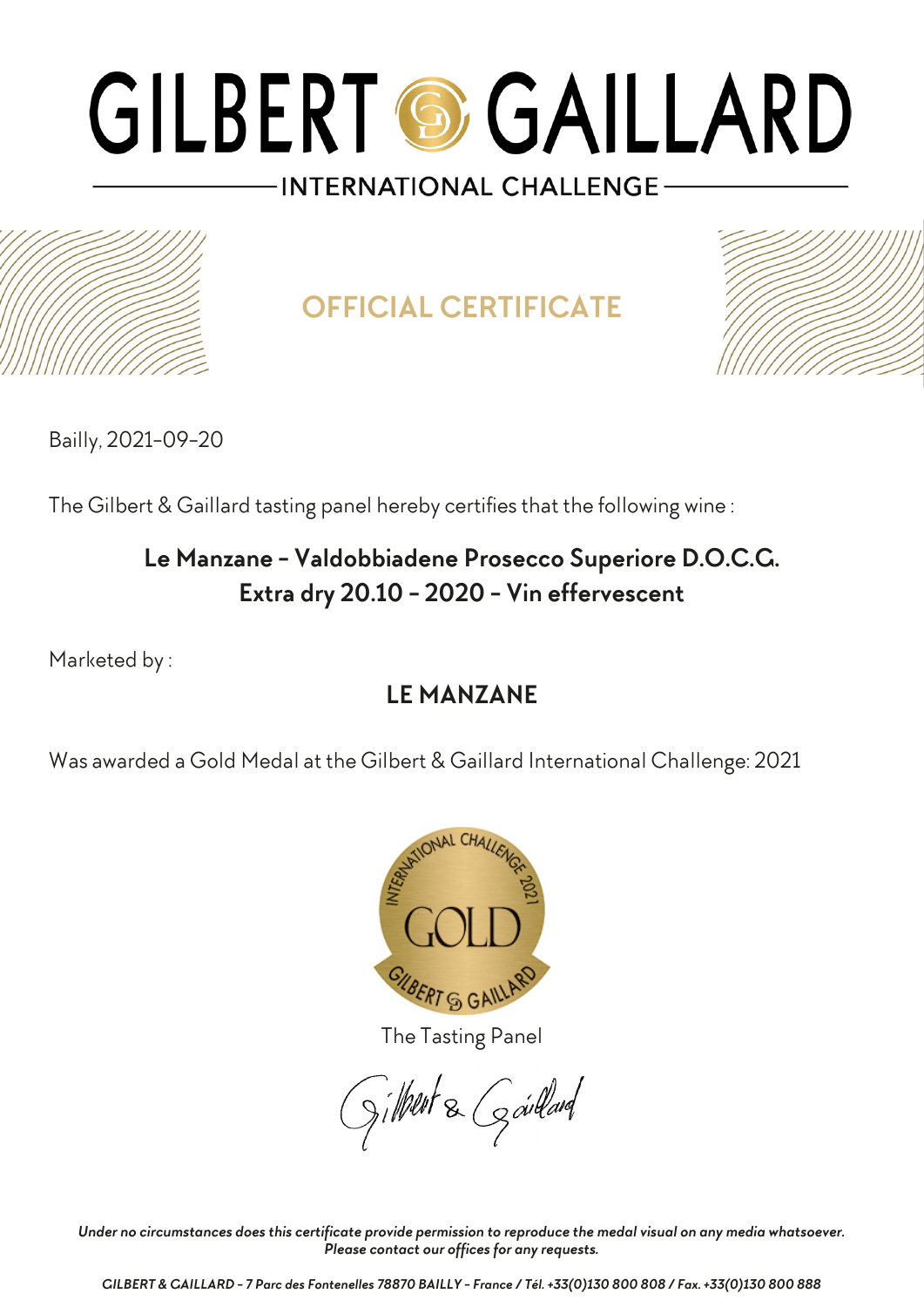## **INFORME OFICIAL**



Bailly, a 20/09/2021

El comité de cata Gilbert & Gaillard certifica que el vino :

### **Le Manzane - Valdobbiadene Prosecco Superiore D.O.C.G. Extra dry 20.10 - 2020 - Vin effervescent**

Comercializado por :

### **LE MANZANE**

Ha obtenido una Medalla de Oro en el International Challenge Gilbert & Gaillard: 2021



El Comité de Cata

gilbert & Gardard

*Under no circumstances does this certificate provide permission to reproduce the medal visual on any media whatsoever. Please contact our offices for any requests.*